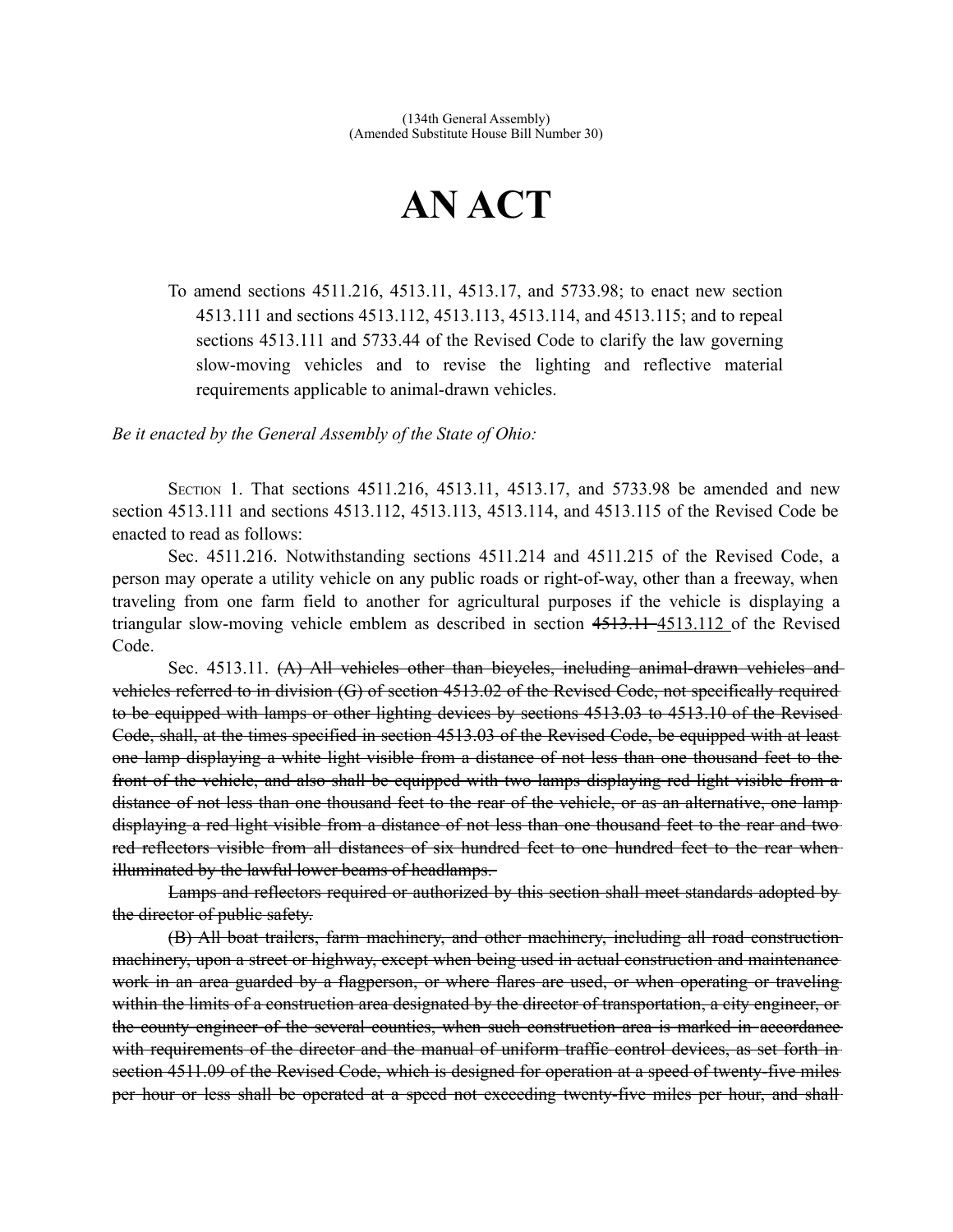display a triangular slow-moving vehicle emblem (SMV). The emblem shall be mounted so as to be visible from a distance of not less than five hundred feet to the rear. The director of public safety shall adopt standards and specifications for the design and position of mounting the SMV emblem. The standards and specifications for SMV emblems referred to in this section shall correlate with and, so far as possible, conform with those approved by the American society of agricultural engineers.

A unit of farm machinery that is designed by its manufacturer to operate at a speed greater than twenty-five miles per hour may be operated on a street or highway at a speed greater thantwenty-five miles per hour provided it is operated in accordance with this section.

As used in this division, "machinery" does not include any vehicle designed to be drawn by an animal.

(C) The use of the SMV emblem shall be restricted to animal-drawn vehicles, and to the slow-moving vehicles specified in division (B) of this section operating or traveling within the limits of the highway. Its use on slow-moving vehicles being transported upon other types of vehicles or on any other type of vehicle or stationary object on the highway is prohibited.

(D)(1) No person shall sell, lease, rent, or operate any boat trailer, farm machinery, or other machinery defined as a slow-moving vehicle in division (B) of this section, except those unitsdesigned to be completely mounted on a primary power unit, which is manufactured or assembled on or after April 1, 1966, unless the vehicle is equipped with a slow-moving vehicle emblem mounting device as specified in division (B) of this section.

(2) No person shall sell, lease, rent, or operate on a street or highway any unit of farm machinery that is designed by its manufacturer to operate at a speed greater than twenty-five miles per hour unless the unit displays a slow-moving vehicle emblem as specified in division (B) of this section and a speed identification symbol that meets the specifications contained in the Americansociety of agricultural engineers standard ANSI/ASAE S584 JAN2005, agricultural equipment: speed identification symbol (SIS).

(E) Any boat trailer, farm machinery, or other machinery defined as a slow-moving vehicle in division (B) of this section, in addition to the use of the slow-moving vehicle emblem, and any unit of farm machinery that is designed by its manufacturer to operate at a speed greater than twenty-five miles per hour, in addition to the display of a speed identification symbol, may be equipped with a red flashing light that shall be visible from a distance of not less than one thousand feet to the rear at all times specified in section 4513.03 of the Revised Code. When a double-faced light is used, it shall display amber light to the front and red light to the rear.

In addition to the lights described in this division, farm machinery and motor vehicles escorting farm machinery may display a flashing, oscillating, or rotating amber light, as permitted by section 4513.17 of the Revised Code, and also may display simultaneously flashing turn signals or warning lights, as permitted by that section.

(F) Every animal-drawn vehicle upon a street or highway shall at all times be equipped in one of the following ways:

(1) With a slow-moving vehicle emblem complying with division (B) of this section;

(2) With alternate reflective material complying with rules adopted under this division;

(3) With both a slow-moving vehicle emblem and alternate reflective material as specified in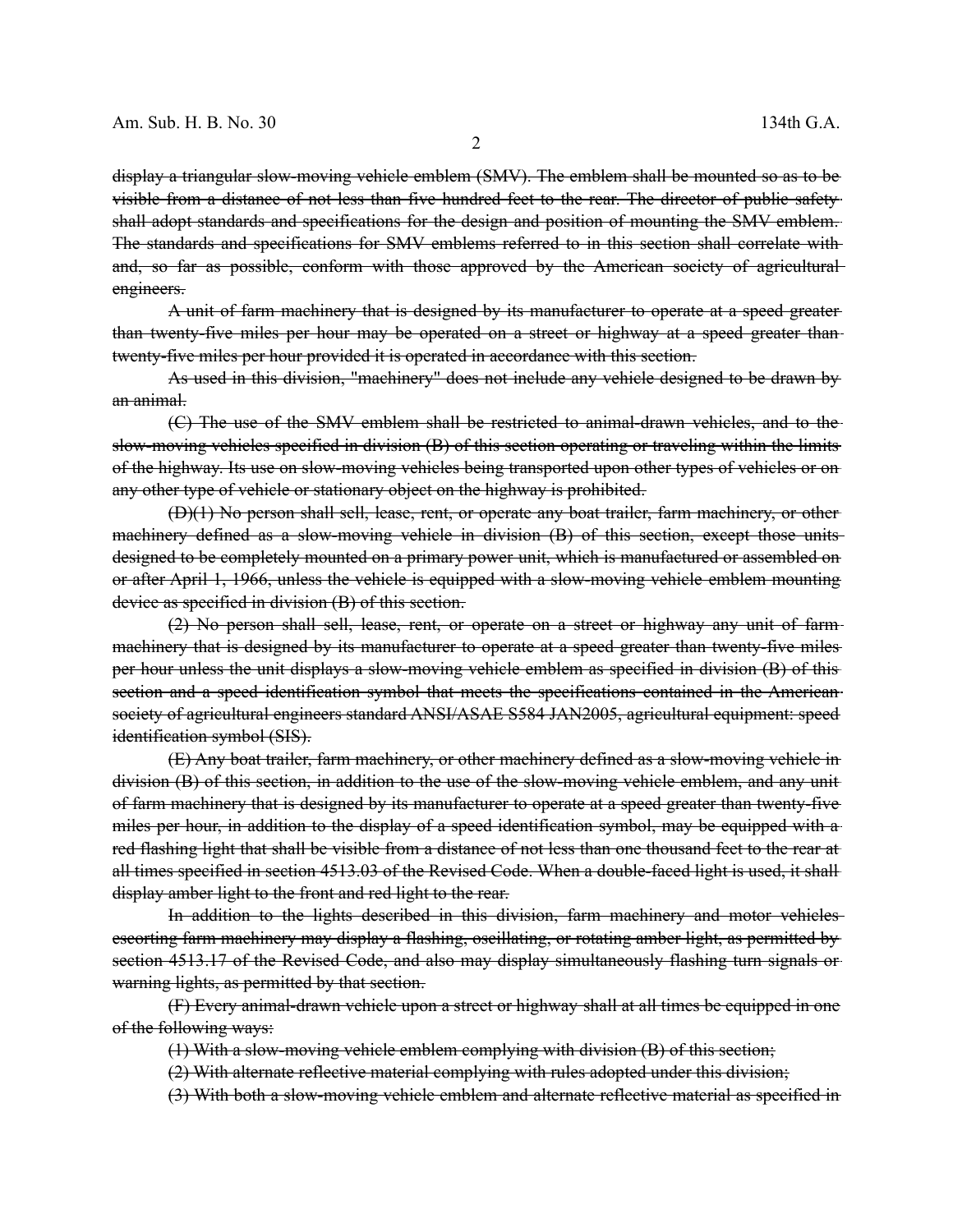this division.

The director of public safety, subject to Chapter 119. of the Revised Code, shall adopt rules establishing standards and specifications for the position of mounting of the alternate reflective material authorized by this division. The rules shall permit, as a minimum, the alternate reflective material to be black, gray, or silver in color. The alternate reflective material shall be mounted on the animal-drawn vehicle so as to be visible, at all times specified in section 4513.03 of the Revised Code, from a distance of not less than five hundred feet to the rear when illuminated by the lawful lower beams of headlamps.

(G) Every unit of farm machinery that is designed by its manufacturer to operate at a speed greater than twenty-five miles per hour shall display a slow-moving vehicle emblem and a speed identification symbol that meets the specifications contained in the American society of agricultural engineers standard ANSI/ASAE S584 JAN2005, agricultural equipment: speed identification symbol (SIS) when the unit is operated upon a street or highway, irrespective of the speed at which the unit is operated on the street or highway. The speed identification symbol shall indicate the maximum speed in miles per hour at which the unit of farm machinery is designed by its manufacturer to operate. The display of the speed identification symbol shall be in accordance with the standard prescribed in this division.

If an agricultural tractor that is designed by its manufacturer to operate at a speed greater than twenty-five miles per hour is being operated on a street or highway at a speed greater than twentyfive miles per hour and is towing, pulling, or otherwise drawing a unit of farm machinery, the unit of farm machinery shall display a slow-moving vehicle emblem and a speed identification symbol that is the same as the speed identification symbol that is displayed on the agricultural tractor.

(H) When an agricultural tractor that is designed by its manufacturer to operate at a speed greater than twenty-five miles per hour is being operated on a street or highway at a speed greater than twenty-five miles per hour, the operator shall possess some documentation published or provided by the manufacturer indicating the maximum speed in miles per hour at which the manufacturer designed the agricultural tractor to operate.

(I) Whoever violates this section is guilty of a minor misdemeanor.

(J) As used in this section, "boat sections 4513.11 to 4513.115 of the Revised Code:

(A) "Boat trailer" means any vehicle designed and used exclusively to transport a boat between a place of storage and a marina, or in and around a marina, when drawn or towed on a street or highway for a distance of no more than ten miles and at a speed of twenty-five miles per hour or less.

 (B) "Slow-moving vehicle" and "SMV" mean a boat trailer, unit of farm machinery, road construction machinery, or other machinery designed by the manufacturer to operate at a speed of twenty-five miles per hour or less. "Slow-moving vehicle" and "SMV" do not include a bicycle, motorized bicycle, electric bicycle, or animal-drawn vehicle.

 Sec. 4513.111. (A) At the times specified in section 4513.03 of the Revised Code, no person shall operate either of the following vehicles unless it is equipped with and displays the lamps described in division (B) of this section:

(1) A vehicle not specifically required to be equipped with lamps or other lighting devices by sections 4513.03 to 4513.10 of the Revised Code;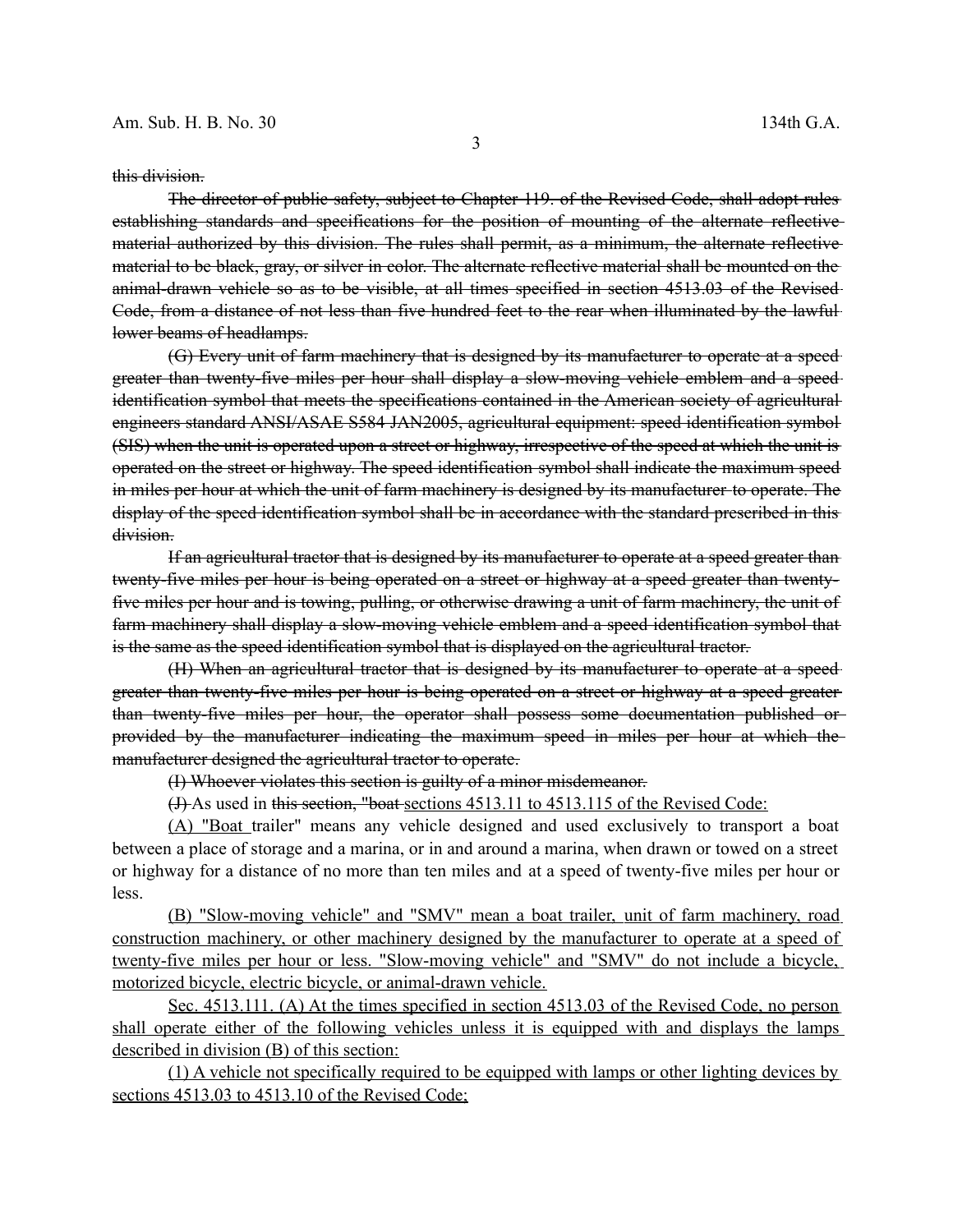(2) A vehicle referred to in division (G) of section 4513.02 of the Revised Code.

(B) Vehicles described in division (A) of this section shall be equipped with both of the following:

(1) At least one lamp displaying a white light visible from a distance of not less than one thousand feet to the front of the vehicle;

(2) Two lamps displaying red light visible from a distance of not less than one thousand feet to the rear of the vehicle, or as an alternative, one lamp displaying a red light visible from a distance of not less than one thousand feet to the rear and two red reflectors visible from all distances of six hundred feet to one hundred feet to the rear when illuminated by the lawful lower beams of headlamps.

(C)(1) At the times specified in section 4513.03 of the Revised Code, no person shall operate a multi-wheel agricultural tractor model year 2001 or earlier on a street or highway unless it is equipped with and displays reflectors and illuminated amber lamps so that the extreme left and right projections of the tractor are indicated by all of the following:

(a) Flashing lamps displaying amber light, visible to the front and the rear. The lamps need not flash simultaneously and need not flash in conjunction with any directional signals of the tractor.

(b) Amber reflectors, all visible to the front;

(c) Red reflectors, all visible to the rear.

(2) Rules adopted by the director of public safety under this section governing the lamps and reflectors described in division  $(C)(1)$  of this section and their placement shall correlate with and, as far as possible, conform with paragraphs 4.1.4.1, 4.1.7.1, and 4.1.7.2 respectively of the American society of agricultural engineers standard ANSI/ASAE S279.10 OCT 98, lighting and marking of agricultural equipment on highways.

(D) At the times specified in section 4513.03 of the Revised Code, no person shall operate a unit of farm machinery model year 2002 or later on a street or highway unless it is equipped with and displays markings and illuminated lamps that meet or exceed the lighting, illumination, and marking standards and specifications that are applicable to that type of farm machinery for the unit's model year specified in the American society of agricultural engineers standard ANSI/ASAE S279.10 OCT 98, lighting and marking of agricultural equipment on highways.

 (E) Any unit of farm machinery designed by its manufacturer to operate at a speed of twentyfive miles per hour or greater or any SMV may be equipped with and display a red flashing light that is visible from a distance of not less than one thousand feet to the rear at all times specified in section 4513.03 of the Revised Code. When a double-faced light is used, it shall display amber light to the front and red light to the rear.

(F) Lights and reflectors required under divisions (C) and (D) of this section and authorized under division (E) of this section are in addition to other lights required or permitted by this section or section 4513.17 of the Revised Code.

(G) The director of public safety shall adopt rules in accordance with Chapter 119. of the Revised Code that establish standards and specifications for lamps and reflectors required or authorized by this section. Lamps and reflectors required or authorized by this section shall meet those standards and specifications.

(H) This section does not apply to a bicycle, motorized bicycle, electric bicycle, or animal-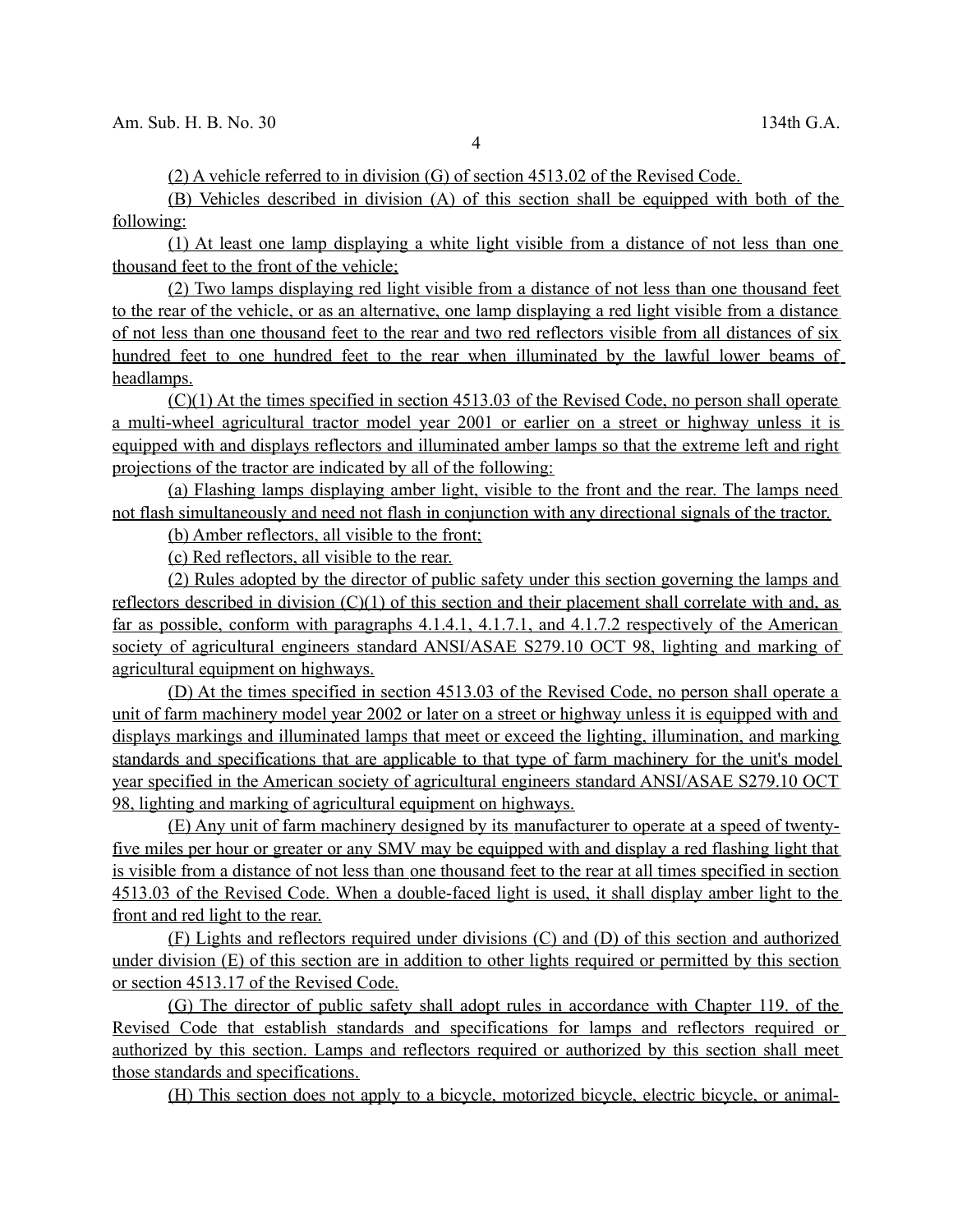drawn vehicle.

(I) Whoever violates this section is guilty of a minor misdemeanor.

Sec. 4513.112. (A) Except as otherwise provided in division (B)(1) of this section, no person shall operate an SMV on a street or highway as follows:

(1) At a speed exceeding twenty-five miles per hour;

(2) Without displaying the triangular SMV emblem mounted in accordance with division (B) of this section.

 (B) The SMV emblem shall be mounted so as to be visible from a distance of not less than five hundred feet to the rear. In accordance with Chapter 119. of the Revised Code, the director of public safety shall adopt standards and specifications for the design and position of mounting the SMV emblem. The standards and specifications for the SMV emblem shall correlate with and, so far as possible, conform with those approved by the American society of agricultural engineers.

(C) A person may operate an SMV on a street or highway without displaying the triangular SMV emblem when any of the following apply:

(1) The SMV is being used in actual construction and maintenance work in an area guarded by a flagperson, or where flares are used.

(2) The SMV is operating or traveling within the limits of a construction area designated by the director of transportation, a city engineer, or the county engineer of the several counties, when such construction area is marked in accordance with requirements of the director and the manual of uniform traffic control devices, as set forth in section 4511.09 of the Revised Code.

(D) No person shall display an SMV emblem on any of the following:

(1) Any vehicle not required to use the SMV emblem by this section or section 4513.113 or 4513.114 of the Revised Code;

(2) An SMV being transported upon any other vehicle;

(3) Any stationary object on the highway.

(E) No person shall sell, lease, rent, or operate an SMV, except a unit designed to be completely mounted on a primary power unit that is manufactured or assembled on or after April 1, 1966, unless it is equipped with an SMV emblem mounting device.

(F) Whoever violates this section is guilty of a minor misdemeanor.

Sec. 4513.113. (A) No person shall sell, lease, rent, or operate on a street or highway any unit of farm machinery that is designed by its manufacturer to operate at a speed greater than twenty-five miles per hour unless the unit displays both of the following:

(1) The SMV emblem mounted in accordance with division (B) of section 4513.112 of the Revised Code;

(2) A speed identification symbol that does both of the following:

(a) Meets the specifications contained in the American society of agricultural engineers standard ANSI/ASAE S584 JAN2005, agricultural equipment: speed identification symbol (SIS);

(b) Indicates the maximum speed in miles per hour at which the unit of farm machinery is designed by its manufacturer to operate.

(B) No person operating a tractor on a street or highway that is designed by its manufacturer to operate at a speed greater than twenty-five miles per hour and that is towing, pulling, or otherwise drawing a unit of farm machinery while operating at a speed greater than twenty-five miles per hour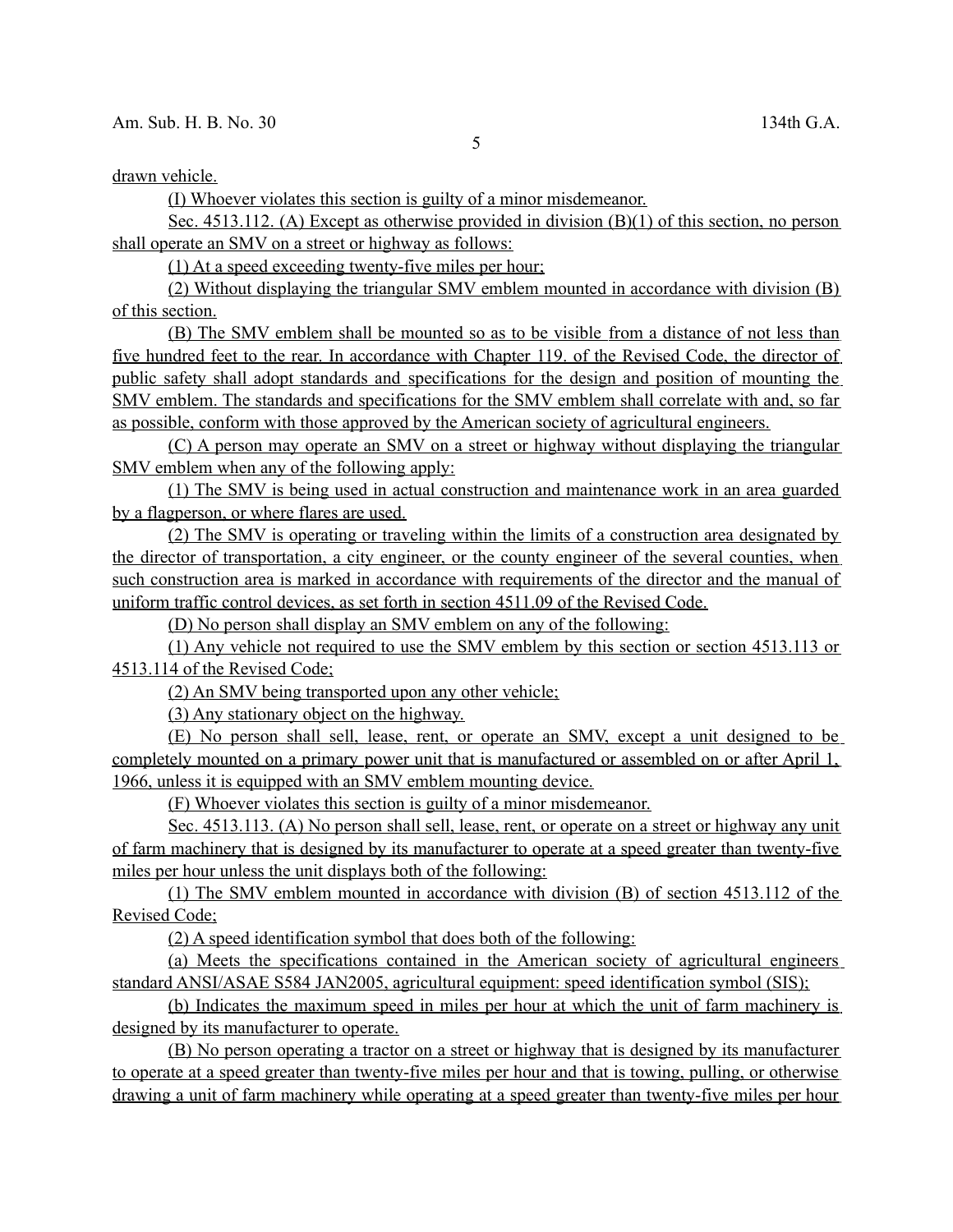shall fail to display both of the following on the unit of farm machinery:

(1) The SMV emblem;

(2) The speed identification symbol that matches the speed identification symbol required to be displayed on the agricultural tractor.

(C) No person shall operate an agricultural tractor that is designed by its manufacturer to operate at a speed greater than twenty-five miles per hour unless the person possesses documentation published or provided by the manufacturer indicating the maximum speed in miles per hour at which the manufacturer designed the agricultural tractor to operate.

(D) Whoever violates this section is guilty of a minor misdemeanor.

 Sec. 4513.114. (A) Except as otherwise provided in division (D) of this section, no person shall operate an animal-drawn vehicle on a street or highway unless it is equipped with and displays, at the times specified in section 4513.03 of the Revised Code, both of the following:

(1) At least one lamp displaying a white light visible from a distance of not less than one thousand feet to the front of the animal-drawn vehicle;

(2) Two lamps displaying red light visible from a distance of not less than one thousand feet to the rear of the animal-drawn vehicle, or as an alternative, one lamp displaying a red light visible from a distance of not less than one thousand feet to the rear and two red reflectors visible from all distances of six hundred feet to one hundred feet to the rear when illuminated by the lawful lower beams of headlamps.

(B) Except as otherwise provided in division (D) of this section, no person shall operate an animal-drawn vehicle on a street or highway unless it is equipped with and displays, at all times, all of the following:

 (1) One yellow flashing lamp displaying yellow light that is visible from a distance of not less than one thousand feet and that is mounted in either of the following positions:

(a) On the top most portion of the rear of the animal-drawn vehicle;

(b) On the top of the animal-drawn vehicle.

(2) At least one of the following:

(a) An SMV emblem mounted in accordance with division (B) of section 4513.112 of the Revised Code;

(b) Micro-prism reflective tape that is visible from a distance of not less than five hundred feet to the rear when illuminated by the lawful lower beams of headlamps;

(c) Both an SMV emblem and micro-prism reflective tape, as specified in this division.

Lamps and micro-prism reflective tape required by this section shall meet standards and specifications adopted by the director of public safety under this section.

(C) The director of public safety, in accordance with Chapter 119. of the Revised Code, shall adopt rules establishing standards and specifications for the position and mounting of the lamps and micro-prism reflective tape required by this section. The rules shall only permit the micro-prism reflective tape to be red, amber, white, or silver in color.

(D)(1) Divisions (A) and (B) of this section do not apply to the operator of animal-drawn agricultural equipment who is not transporting any livestock or a person other than the operator.

 (2) No operator described in division (D)(1) of this section shall operate animal-drawn agricultural equipment unless it is equipped with and displays, at all times, the SMV emblem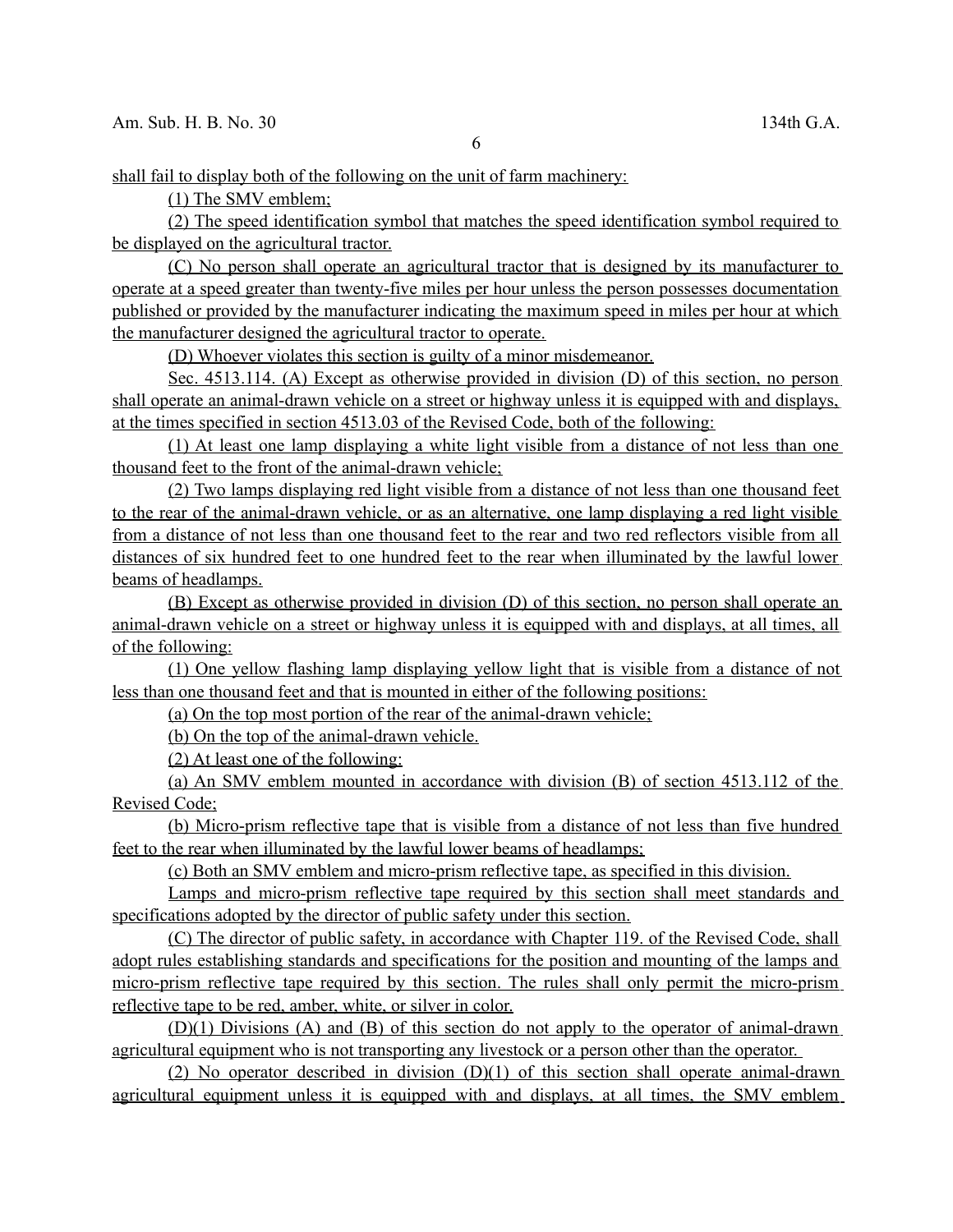7

mounted in accordance with division (B) of section 4513.112 of the Revised Code.

(3) As used in divisions  $(D)(1)$  to (3) of this section, "animal-drawn agricultural equipment" means equipment drawn by the muscular power of an animal that is used solely for agricultural purposes. "Animal-drawn agricultural equipment" includes any of the following:

 $(a)$  A plow;

(b) A manure spreader;

(c) A thresher.

(E) Whoever violates this section is guilty of a minor misdemeanor.

 Sec. 4513.115. The offenses established under sections 4513.111 to 4513.115 of the Revised Code are strict liability offenses, and section 2901.20 of the Revised Code does not apply. The designation of these offenses as strict liability offenses shall not be construed to imply that any other offense, for which there is no specified degree of culpability, is not a strict liability offense.

Sec. 4513.17. (A) Whenever a motor vehicle equipped with headlights also is equipped with any auxiliary lights or spotlight or any other light on the front thereof projecting a beam of an intensity greater than three hundred candle power, not more than a total of five of any such lights on the front of a vehicle shall be lighted at any one time when the vehicle is upon a highway.

(B) Any lighted light or illuminating device upon a motor vehicle, other than headlights, spotlights, signal lights, or auxiliary driving lights, that projects a beam of light of an intensity greater than three hundred candle power, shall be so directed that no part of the beam will strike the level of the roadway on which the vehicle stands at a distance of more than seventy-five feet from the vehicle.

(C)(1) Flashing lights are prohibited on motor vehicles, except as a means for indicating a right or a left turn, or in the presence of a vehicular traffic hazard requiring unusual care in approaching, or overtaking or passing. This prohibition does not apply to emergency vehicles, road service vehicles servicing or towing a disabled vehicle, stationary waste collection vehicles actively collecting garbage, refuse, trash, or recyclable materials on the roadside, rural mail delivery vehicles, vehicles as provided in section 4513.182 of the Revised Code, highway maintenance vehicles, funeral hearses, funeral escort vehicles, and similar equipment operated by the department or local authorities, which shall be equipped with and display, when used on a street or highway for the special purpose necessitating such lights, a flashing, oscillating, or rotating amber light, but shall not display a flashing, oscillating, or rotating light of any other color, nor to vehicles or machinery permitted by section 4513.11-4513.111 of the Revised Code to have a flashing red light.

(2) When used on a street or highway, farm machinery and vehicles escorting farm machinery may be equipped with and display a flashing, oscillating, or rotating amber light, and the prohibition contained in division  $(C)(1)$  of this section does not apply to such machinery or vehicles. Farm machinery also may display the lights described in section 4513.1144513.111 of the Revised Code.

(3) Division (C)(1) of this section does not apply to animal-drawn vehicles subject to section 4513.114 of the Revised Code.

(D) Except a person operating a public safety vehicle, as defined in division (E) of section 4511.01 of the Revised Code, or a school bus, no person shall operate, move, or park upon, or permit to stand within the right-of-way of any public street or highway any vehicle or equipment that is equipped with and displaying a flashing red or a flashing combination red and white light, or an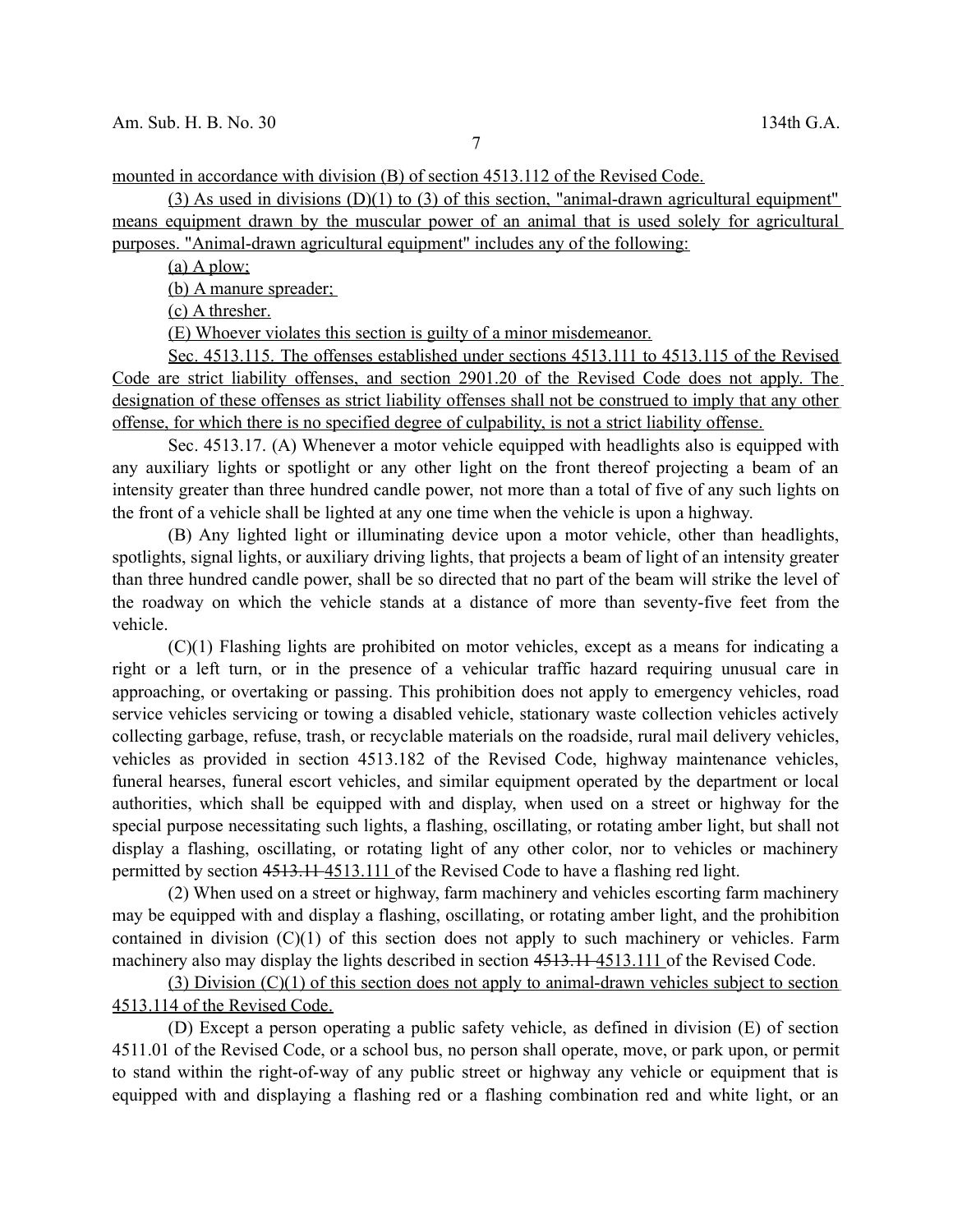8

oscillating or rotating red light, or a combination red and white oscillating or rotating light; and except a public law enforcement officer, or other person sworn to enforce the criminal and traffic laws of the state, operating a public safety vehicle when on duty, no person shall operate, move, or park upon, or permit to stand within the right-of-way of any street or highway any vehicle or equipment that is equipped with, or upon which is mounted, and displaying a flashing blue or a flashing combination blue and white light, or an oscillating or rotating blue light, or a combination blue and white oscillating or rotating light.

(E) This section does not prohibit the use of warning lights required by law or the simultaneous flashing of turn signals on disabled vehicles or on vehicles being operated in unfavorable atmospheric conditions in order to enhance their visibility. This section also does not prohibit the simultaneous flashing of turn signals or warning lights either on farm machinery or vehicles escorting farm machinery, when used on a street or highway.

(F) Whoever violates this section is guilty of a minor misdemeanor.

Sec. 5733.98. (A) To provide a uniform procedure for calculating the amount of tax imposed by section 5733.06 of the Revised Code that is due under this chapter, a taxpayer shall claim any credits to which it is entitled in the following order, except as otherwise provided in section 5733.058 of the Revised Code:

For tax year 2005, the credit for taxes paid by a qualifying pass-through entity allowed under section 5733.0611 of the Revised Code;

The credit allowed for financial institutions under section 5733.45 of the Revised Code;

The credit for qualifying affiliated groups under section 5733.068 of the Revised Code;

The subsidiary corporation credit under section 5733.067 of the Revised Code;

The credit for recycling and litter prevention donations under section 5733.064 of the Revised Code;

The credit for employers that enter into agreements with child day-care centers under section 5733.36 of the Revised Code;

The credit for employers that reimburse employee child care expenses under section 5733.38 of the Revised Code;

## The credit for purchases of lights and reflectors under section 5733.44 of the Revised Code;

The nonrefundable job retention credit under division (B) of section 5733.0610 of the Revised Code;

The second credit for purchases of new manufacturing machinery and equipment under section 5733.33 of the Revised Code;

The job training credit under section 5733.42 of the Revised Code;

The credit for qualified research expenses under section 5733.351 of the Revised Code;

The enterprise zone credit under section 5709.66 of the Revised Code;

The credit for the eligible costs associated with a voluntary action under section 5733.34 of the Revised Code;

The credit for employers that establish on-site child day-care centers under section 5733.37 of the Revised Code;

The credit for purchases of qualifying grape production property under section 5733.32 of the Revised Code;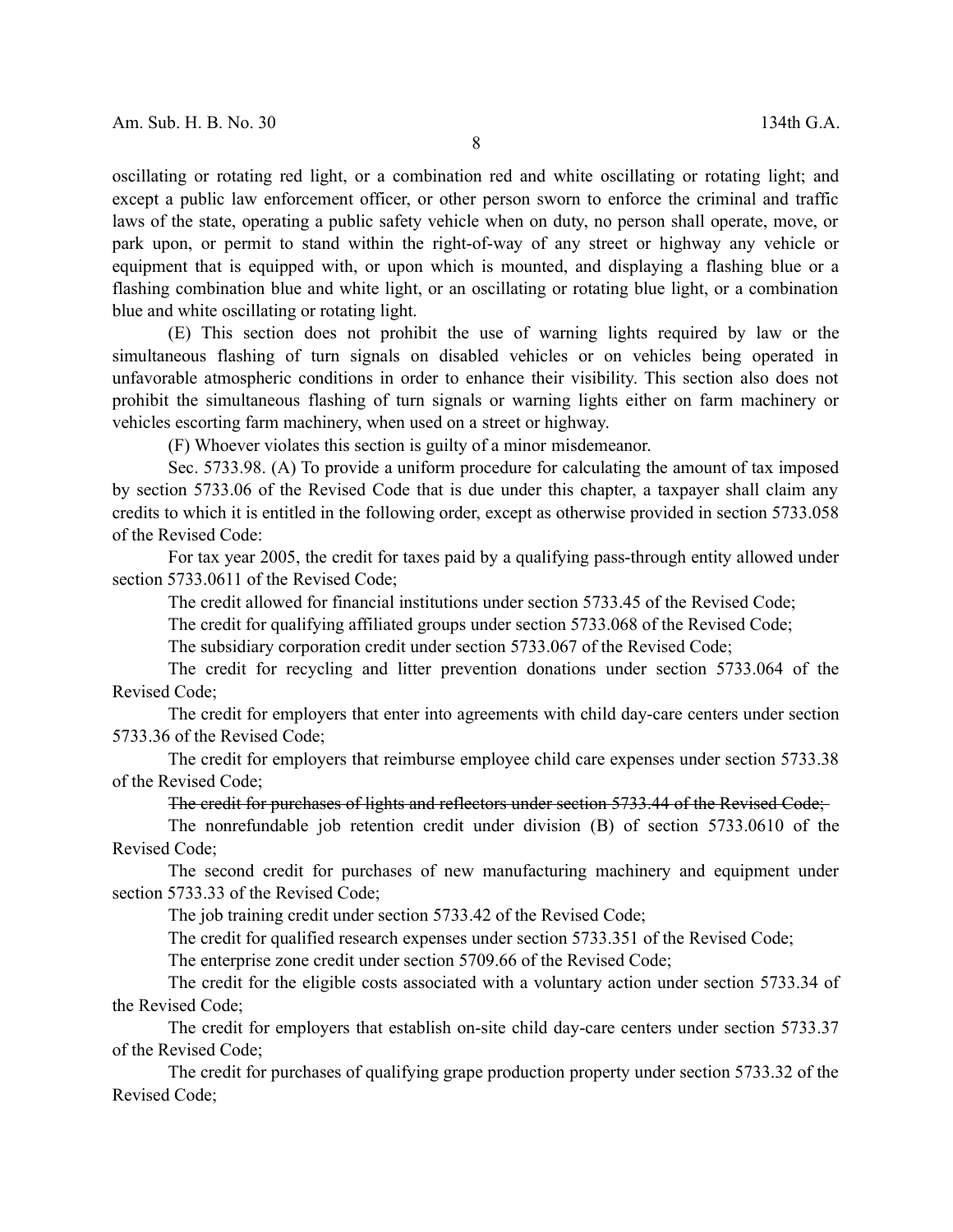The export sales credit under section 5733.069 of the Revised Code;

The enterprise zone credits under section 5709.65 of the Revised Code;

The credit for using Ohio coal under section 5733.39 of the Revised Code;

The credit for purchases of qualified low-income community investments under section 5733.58 of the Revised Code;

The credit for small telephone companies under section 5733.57 of the Revised Code;

The credit for eligible nonrecurring 9-1-1 charges under section 5733.55 of the Revised Code;

For tax year 2005, the credit for providing programs to aid the communicatively impaired under division (A) of section 5733.56 of the Revised Code;

The research and development credit under section 5733.352 of the Revised Code;

For tax years 2006 and subsequent tax years, the credit for taxes paid by a qualifying passthrough entity allowed under section 5733.0611 of the Revised Code;

The refundable credit for rehabilitating a historic building under section 5733.47 of the Revised Code;

The refundable jobs creation credit or job retention credit under division (A) of section 5733.0610 of the Revised Code;

The refundable credit for tax withheld under division (B)(2) of section 5747.062 of the Revised Code;

The refundable credit under section 5733.49 of the Revised Code for losses on loans made to the Ohio venture capital program under sections 150.01 to 150.10 of the Revised Code;

For tax years 2006, 2007, and 2008, the refundable credit allowable under division (B) of section 5733.56 of the Revised Code;

The refundable motion picture and broadway theatrical production credit under section 5733.59 of the Revised Code.

(B) For any credit except the refundable credits enumerated in this section, the amount of the credit for a tax year shall not exceed the tax due after allowing for any other credit that precedes it in the order required under this section. Any excess amount of a particular credit may be carried forward if authorized under the section creating that credit.

SECTION 2. That existing sections 4511.216, 4513.11, 4513.17, and 5733.98 of the Revised Code are hereby repealed.

SECTION 3. That sections 4513.111 and 5733.44 of the Revised Code are hereby repealed.

SECTION 4. Division (F) of section 121.95 of the Revised Code does not apply to any rules adopted under this act.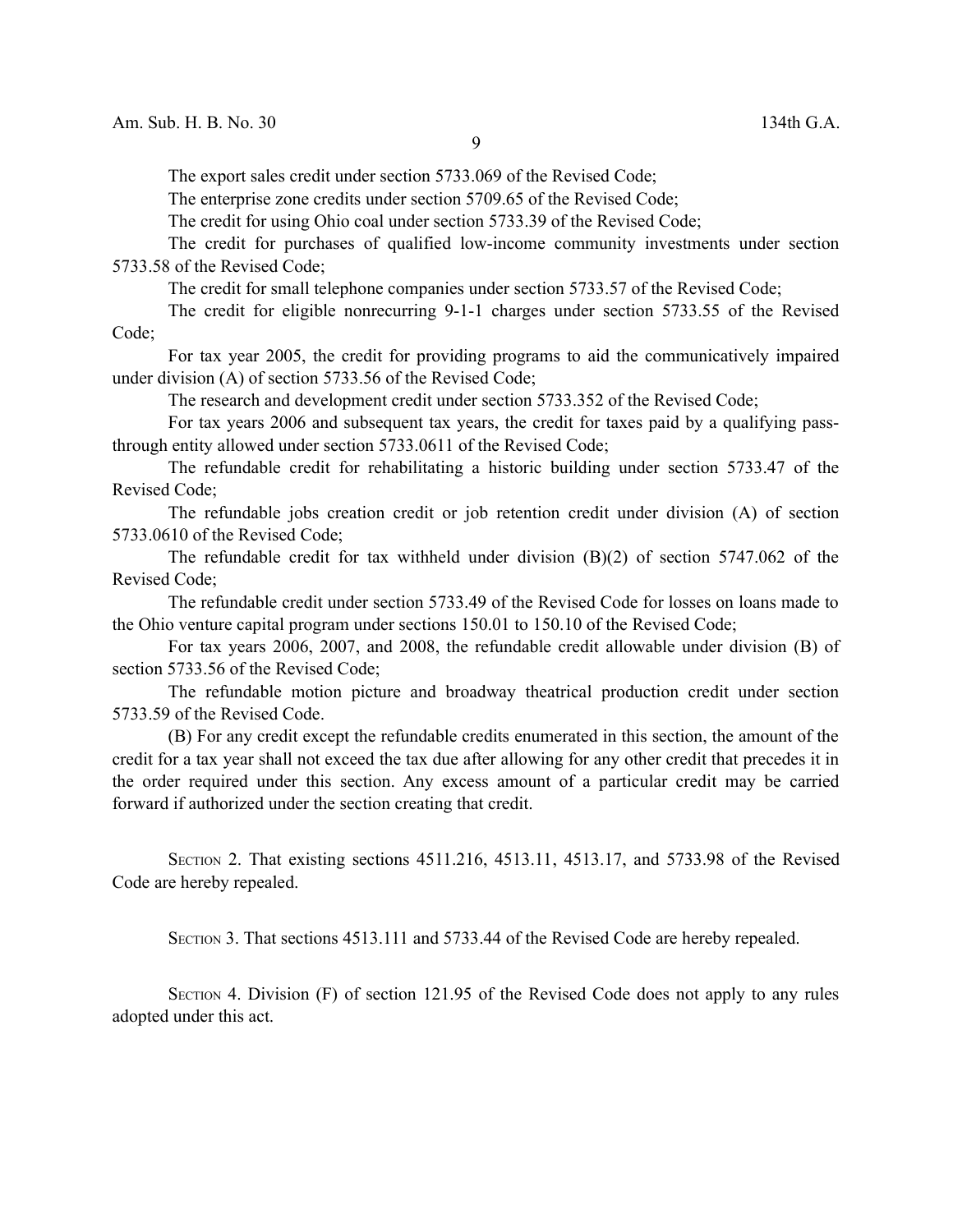*Speaker \_\_\_\_\_\_\_\_\_\_\_\_\_\_\_\_\_\_\_ of the House of Representatives.*

10

*President \_\_\_\_\_\_\_\_\_\_\_\_\_\_\_\_\_\_\_ of the Senate.*

Passed \_\_\_\_\_\_\_\_\_\_\_\_\_\_\_\_\_\_\_\_\_\_\_\_, 20\_\_\_\_

Approved \_\_\_\_\_\_\_\_\_\_\_\_\_\_\_\_\_\_\_\_\_\_\_\_, 20\_\_\_\_

*Governor.*